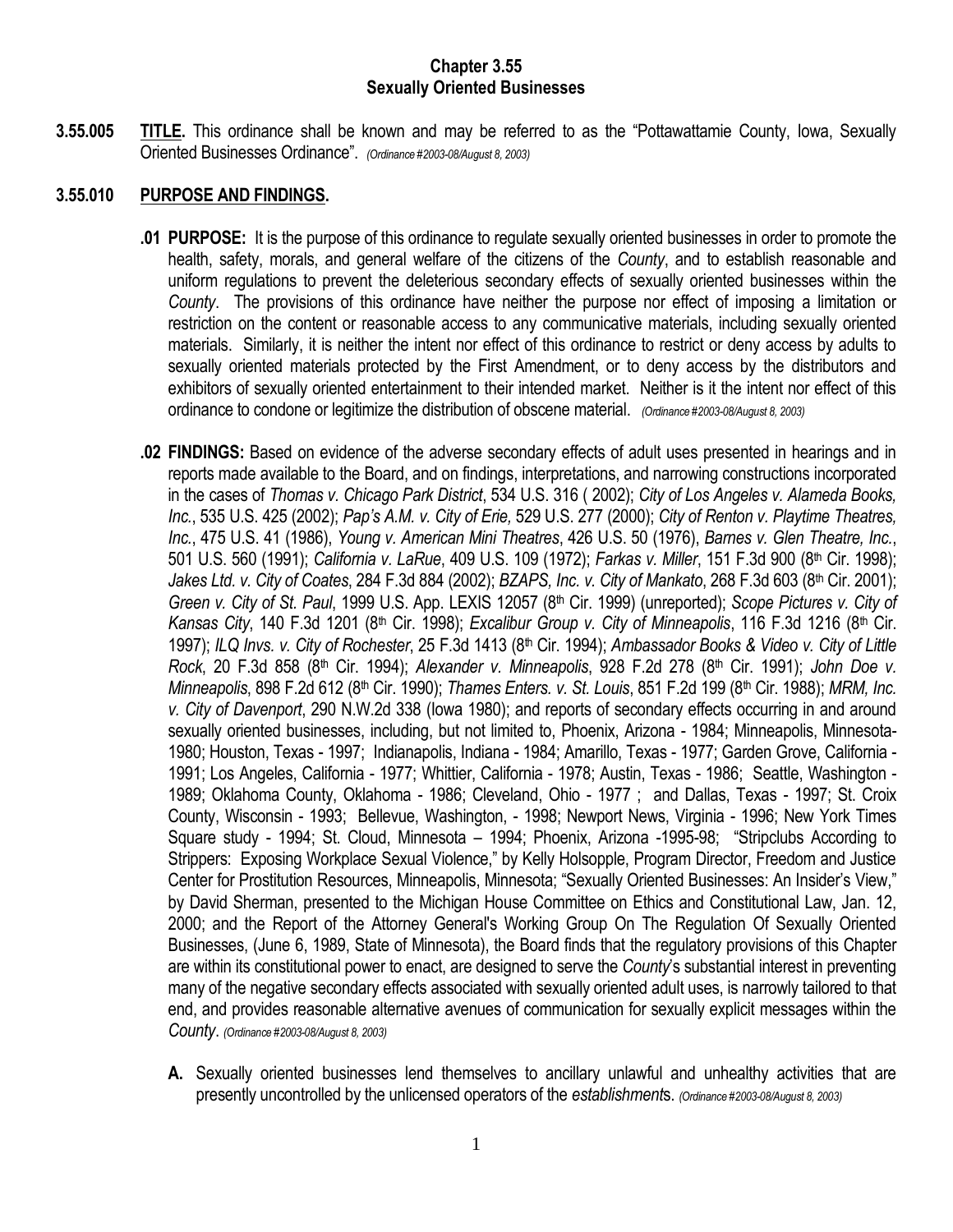- **B.** *Employee*s of and/or *performers* at sexually oriented businesses, as defined in this Chapter, often engage in certain types of illicit sexual behavior. *(Ordinance #2005-02/August 26, 2005)*
- **C.** Sexual acts, including masturbation, and oral and anal sex, occur at unregulated sexually oriented businesses, especially those which provide private or semi-private booths or cubicles for viewing films, videos, or live sex shows. *(Ordinance #2003-08/August 8, 2003)*
- **D.** Communities have suffered adverse aesthetic impacts caused by sexually oriented businesses, including sexually graphic and unsanitary litter in and around *Adult Bookstore*s and other sexually oriented adult uses. *(Ordinance #2003-08/August 8, 2003)*
- **E.** *Person*s often frequent certain adult theatres, adult arcades, and other sexually oriented businesses for the purpose of engaging in sex in or near the premises of such sexually oriented businesses, or for the purpose of purchasing or selling illicit drugs. *(Ordinance #2003-08/August 8, 2003)*
- **F.** Numerous communicable diseases may be spread by activities occurring in sexually oriented businesses, including, but not limited to, syphilis, gonorrhea, human immunodeficiency virus infection (HIV-AIDS), genital herpes, hepatitis salmonella, campylobacter and shigella infections, chlamydial, myoplasmal and ureoplasmal infections, trichomoniasis and chancroid. *(Ordinance #2003-08/August 8, 2003)*
- **G.** According to research from the Kaiser Family Foundation, 816,149 people in the United States, as of December 2001 have reported having the AIDS virus, for which there is presently no cure. www.statehealthfacts.org. *(Ordinance #2003-08/August 8, 2003)*
- **H.** Men and women of all races are most likely to be infected by sexual contact. *(Ordinance #2003-08/August 8, 2003)*
- **I..** The Centers for Disease Control and Prevention estimate that as many as 1 in 3 people with HIV/AIDS do not know they are infected. *(Ordinance #2003-08/August 8, 2003)*
- **J.** Numerous studies and reports have determined that semen is found in the areas of sexually oriented businesses where *person*s view "adult" oriented films. *(Ordinance #2003-08/August 8, 2003)*
- **K.** A reasonable licensing procedure is an appropriate mechanism to place the burden of that reasonable regulation on the owners and the operators of the sexually oriented businesses. Further, such a licensing procedure will place a heretofore nonexistent duty on the operators to see that the sexually oriented business is run in a manner consistent with the health, safety and welfare of its patrons and *employees and/or performers*, as well as the citizens of the *County*. *(Ordinance #2005-02/August 26, 2005)*
- **L.** Removal of doors on adult booths and requiring sufficient lighting on premises with adult booths advances a substantial governmental interest in curbing the illegal and unsanitary sexual activity occurring in adult theatres. *(Ordinance #2003-08/August 8, 2003)*
- **M.** Requiring *licensee*s of sexually oriented businesses to keep information regarding current *employees and/or performers* and certain past *employees and/or performers* will help reduce the incidence of certain types of criminal behavior by facilitating the identification of potential witnesses or suspects and by preventing minors from working in such *establishment*s. *(Ordinance #2005-02/August 26, 2005)*
- **N.** The fact that an applicant for an adult use has been convicted of a sexually related crime leads to the rational assumption that the applicant may engage in that conduct in contravention of this ordinance. *(Ordinance #2003-08/August 8, 2003)*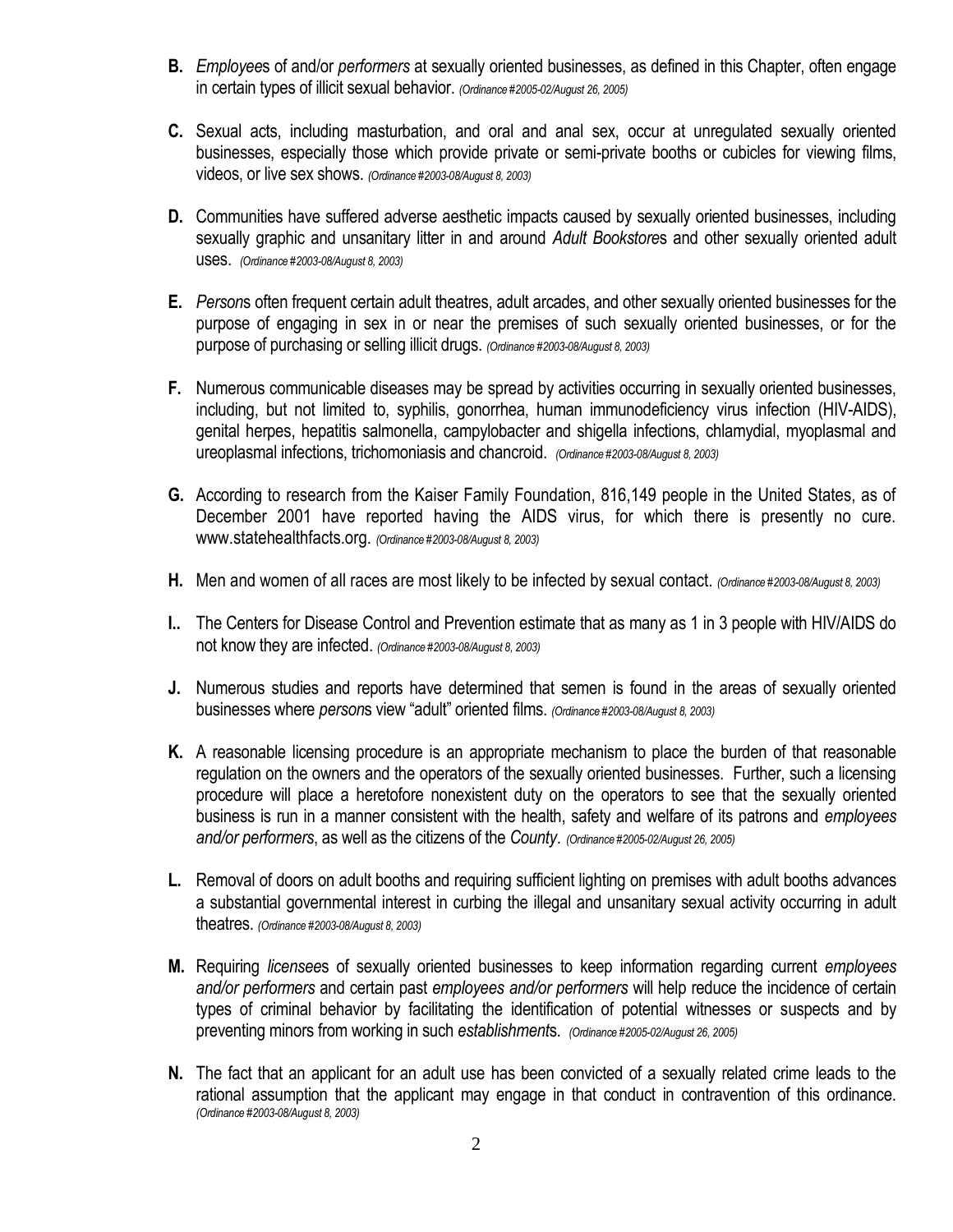- **O.** The general health, safety, and welfare of the citizens of the *County* will be promoted by the enactment of this ordinance. *(Ordinance #2003-08/August 8, 2003)*
- **3.55.015 JURISDICTION.** The provisions of this Chapter shall apply to all of the unincorporated territory of Pottawattamie County, Iowa. *(Ordinance #2003-08/August 8, 2003)*
- **3.55.020 DEFINITIONS.** For purposes of this Chapter, the words and phrases defined in the sections hereunder shall have the meanings therein respectively ascribed to them unless a different meaning is clearly indicated by the context. *(Ordinance #2003-08/August 8, 2003)*
	- **.01 ADULT BOOKSTORE, ADULT NOVELTY STORE, ADULT VIDEO STORE:** A commercial *establishment* which has significant or substantial portion of its stock-in trade or derives a significant or substantial portion of its revenues or devotes a significant or substantial portion of its interior business or advertising, or maintains a substantial section of its sales or display space to the sale or rental, for any form of consideration, of any one or more of the following: *(Ordinance #2003-08/August 8, 2003)*
	- **A.** Books, magazines, periodicals or other printed matter, or photographs, films, motion pictures, video cassettes, compact discs, slides, or other visual representations which are characterized by their emphasis upon the exhibition or description of "*specified sexual activities*" or "*specified anatomical areas*"; *(Ordinance #2003-08/August 8, 2003)*
	- **B.** Instruments, devices, or paraphernalia which are designed for use or marketed primarily for stimulation of human genital organs or for sadomasochistic use or abuse of themselves or others. *(Ordinance #2003- 08/August 8, 2003)*

The term "*Adult Bookstore*, *Adult Novelty Store*, or *Adult Video Store*" shall also include a commercial *establishment*, which regularly maintains one or more "Adult Arcades." "Adult Arcade" means any place to which the public is permitted or invited wherein coin-operated or slug-operated or electronically, electrically, or mechanically controlled still or motion picture machines, projectors, or other image-producing devices are regularly maintained to show images to five or fewer *person*s per machine at any one time, and where the images so displayed are distinguished or characterized by their emphasis upon matter exhibiting or describing " specified sexual activities" or specified "anatomical areas." *(Ordinance #2003-08/August 8, 2003)*

- **.02 ADULT CABARET:** A nightclub, bar, juice bar, restaurant, bottle club, or business or entity that has an emphasis on observation or viewing of nude or semi-nude performances (including but not limited to dancing, acting or otherwise entertaining), whether or not such *performer* receives compensation and/or pays to perform whether or not alcoholic beverages are served, which regularly features *person*s who appear nude or semi-nude. *(Ordinance #2005-02/August 26, 2005)*
- **.03 ADULT MOTEL:** A motel, hotel, or similar commercial *establishment* which: *(Ordinance #2003-08/August 8, 2003)*
	- **A.** offers accommodations to the public for any form of consideration; provides patrons with closed-circuit television transmissions, films, motion pictures, video cassettes, other photographic reproductions, or live performances which are characterized by the depiction or description of "*specified sexual activities*" or "*specified anatomical areas*"; and which advertises the availability of such material by means of a sign visible from the public right-of-way, or by means of any on or off-premises advertising, including but not limited to, newspapers, magazines, pamphlets or leaflets, radio or television; or *(Ordinance #2003- 08/August 8, 2003)*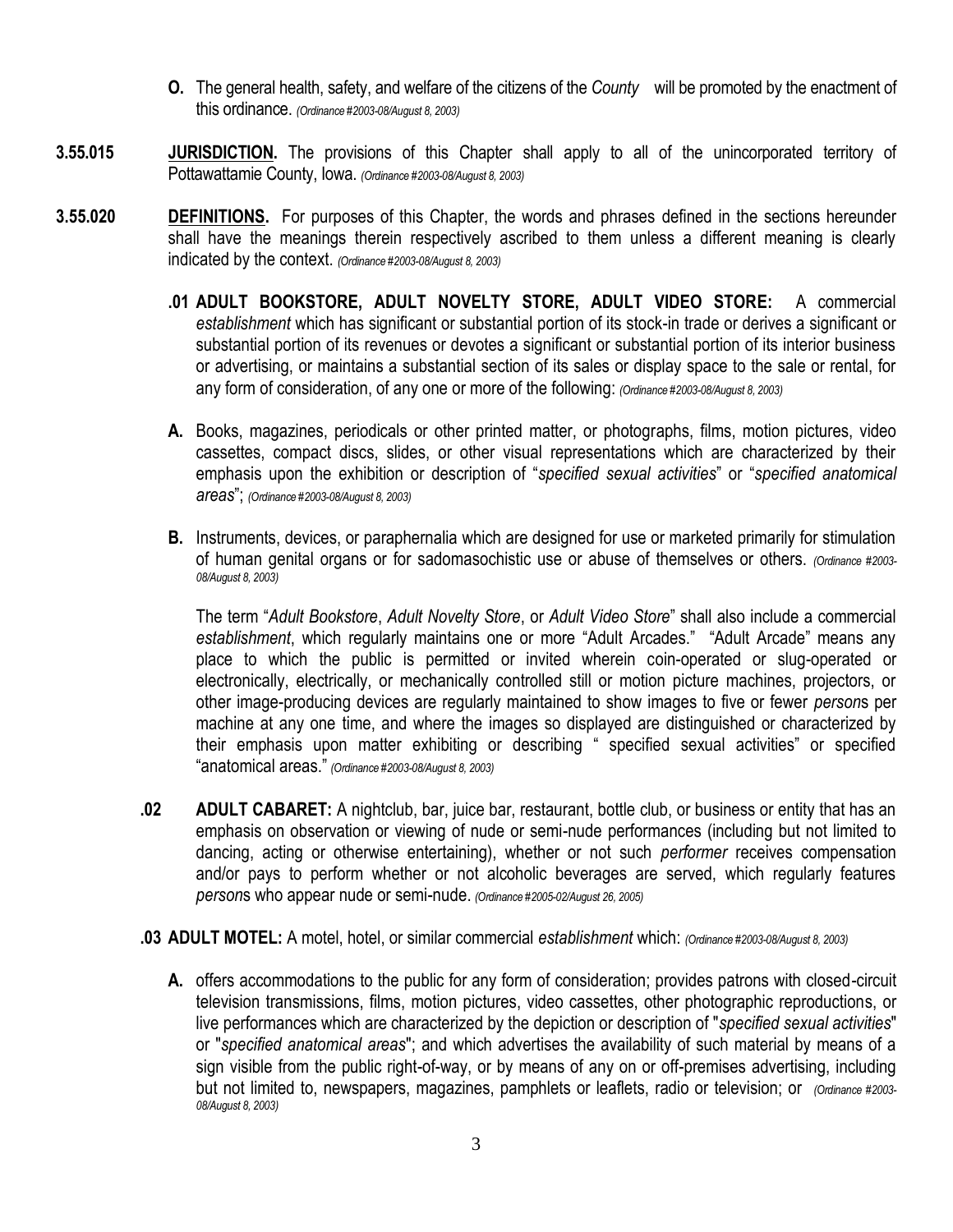- **B.** offers a sleeping room for rent for a period of time that is less than 10 hours; or *(Ordinance #2003-08/August 8, 2003)*
- **C.** allows a tenant or occupant of a sleeping room to sub rent the room for a period of time that is less than 10 hours. *(Ordinance #2003-08/August 8, 2003)*
- **.04 ADULT MOTION PICTURE THEATER:** A commercial *establishment* where films, motion pictures, videocassettes, slides, or similar photographic reproductions which are characterized by their emphasis upon the exhibition or description of "*specified sexual activities*" or "*specified anatomical areas*" are regularly shown for any form of consideration. *(Ordinance #2003-08/August 8, 2003)*
- **.05 BOARD OF SUPERVISORS:** The Board of Supervisors of Pottawattamie County, Iowa. *(Ordinance #2003-08/August 8, 2003)*
- **.06 CONTROLLING INTEREST:** The power, directly or indirectly, to direct the operation, management or policies of a business or entity, or to vote twenty percent (20%) or more of any class of voting securities of a business. The ownership, control, or power to vote twenty per cent or more of any class of voting securities of a business shall be presumed, subject to rebuttal, to be the power to direct the management, operation or policies of the business. *(Ordinance #2003-08/August 8, 2003)*
- **.07 COUNTY:** Pottawattamie County, Iowa. *(Ordinance #2003-08/August 8, 2003)*
- **.08 COUNTY ATTORNEY:** The County Attorney of Pottawattamie County, Iowa. *(Ordinance #2003-08/August 8, 2003)*
- **.09 COUNTY PLANNING DIRECTOR:** The Director of the Office of Planning and Development of Pottawattamie County, Iowa. *(Ordinance #2003-08/August 8, 2003)*
- **.10 DISTINGUISHED OR CHARACTERIZED BY AN EMPHASIS ON:** Means the dominant or principal theme of the object described by such phrase. For instance, when the phase refers to films "which are distinguished or characterized by an emphasis upon the exhibition or description of *Specified Sexual Activities* or *Specified Anatomical areas*," the films so described are those whose dominant or principal character and theme are the exhibition or description "*specified anatomical areas*" or "*specified sexual activities*." Similarly, when the phrase refers to a performance that is distinguished or characterized by an emphasis upon the exhibition or showing of "specified sexual activities" or specified anatomical areas, the performance so described are those whose dominant or principal character and theme are the exhibition or showing of "specific anatomical areas" or "specified sexual activities." *(Ordinance #2005- 02/August 26, 2005)*
- **.11 EMPLOY, EMPLOYEE, AND EMPLOYMENT:** Describe and pertain to any *person* who performs any service on the premises of a sexually oriented business, on a full time, part time, or contract basis, whether or not the *person* is denominated an *employee*, independent contractor, agent, performer, lessee or otherwise and/or whether or not said employee receives compensation and/or pays to perform. *Employee* does not include a *person* exclusively on the premises for repair or maintenance of the premises or for the delivery of goods to the premises. *(Ordinance #2005-02/August 26, 2005)*
- **.12 LICENSEE:** A *person* in whose name a license to *operate* a sexually oriented business has been issued, as well as the individual or individuals listed as an applicant on the application for a sexually oriented business license. In case of an "*employee*," it shall mean the *person* in whose name the sexually oriented business *performer/employee license* has been issued. *(Ordinance #2005-02/August 26, 2005)*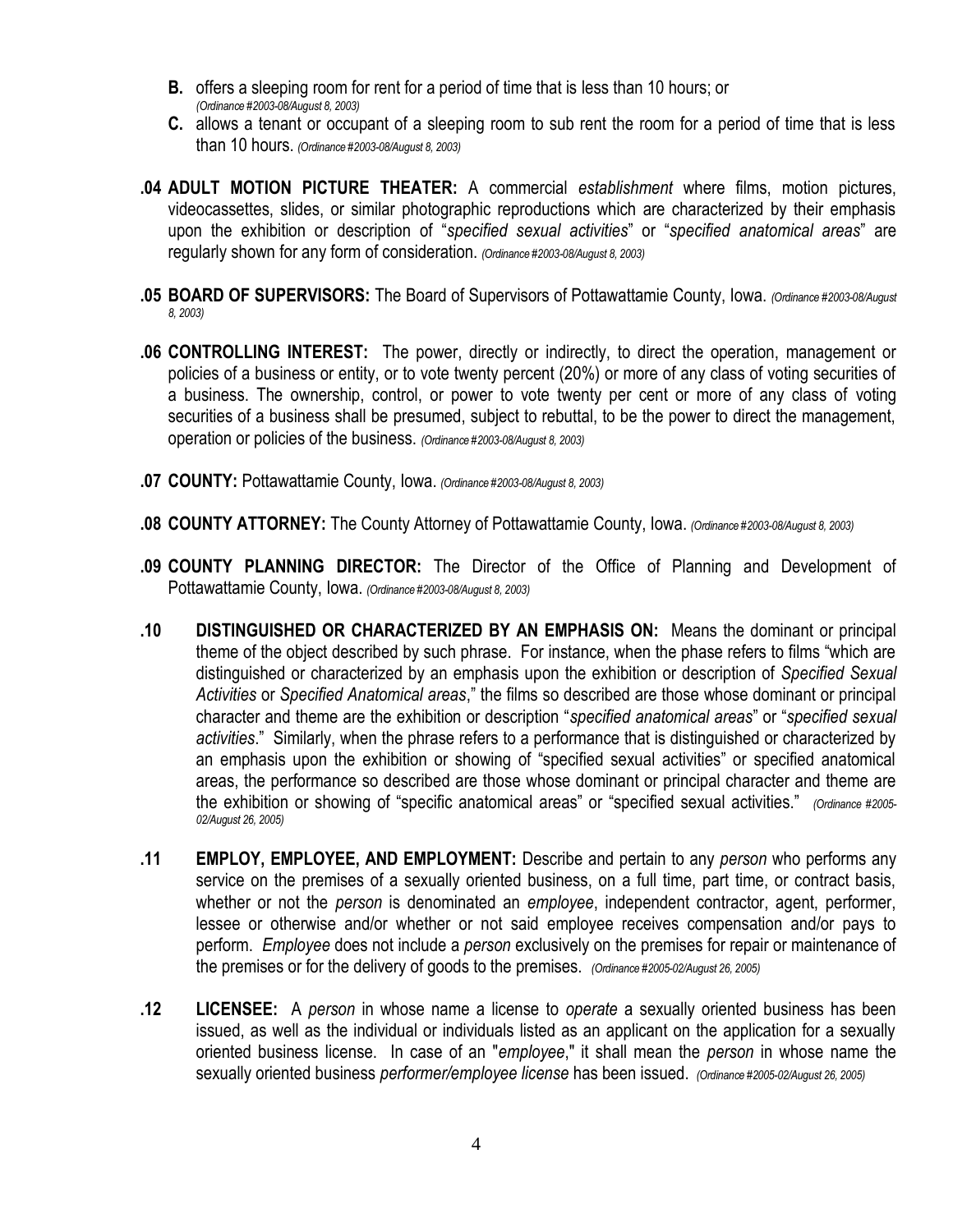- **.13 NUDITY OR A STATE OF NUDITY:** The showing of the human male or female genitals, pubic area, vulva, anus, anal cleft or cleavage with less than a fully opaque covering, or the showing of the female breast with less than a fully opaque covering of any part of the nipple and areola. *(Ordinance #2005-02/August 26, 2005)*
- **.14 OPERATE OR CAUSE TO OPERATE:** Shall mean to cause to function or to put or keep in a state of doing business. "Operator" means any *person*s on the premises of a sexually oriented business who is authorized to exercise overall operational control of the Business or who causes to function or who puts or keeps in operation the business. A *person* may be found to be operating or causing to be operated a sexually oriented business whether or not that *person* is an owner, part owner, or *licensee* of the business. *(Ordinance #2005-02/August 26, 2005)*
- **.15 PERFORM, PERFORMER AND PERFORMANCE:** Describe and pertain to any *person* who performs any service on the premises of a sexually oriented business, on a full time, part time, or contract basis, whether or not the *person* is denominated a performer, independent contractor, agent, employee, lessee or otherwise and/or whether or not said performer receives compensation and/or pays to perform. *Performer* does not include a *person* exclusively on the premises for repair or maintenance of the premises or for the delivery of goods to the premises. *(Ordinance #2005-02/August 26, 2005)*
- **.16 PERSON:** Shall mean individual, proprietorship, partnership, corporation, association, or other legal entity. *(Ordinance #2003-08/August 8, 2003)*
- **.17 REGULARLY FEATURES OR REGULARLY SHOWN:** Means a consistent or substantial course of conduct, such that the films or performances exhibited constitute a substantial portion of the films or performances offered as a part of the ongoing business of the sexually oriented business. *(Ordinance #2003- 08/August 8, 2003)*
- **.18 SEMI-NUDE OR STATE OF SEMI-NUDITY:** A state of dress in which opaque clothing covers no more than the genitals, anus, anal cleft or cleavage, pubic area, vulva, and nipple and areola of the female breast, as well as portions of the body covered by supporting straps or devices. This definition shall not include any portion of the cleavage of the human female breast exhibited by a dress, blouse, skirt, leotard, bathing suit, or other wearing apparel provided that the areola and nipple are not exposed in whole or in part. *(Ordinance #2003-08/August 8, 2003)*
- **.19 SEMI-NUDE MODEL STUDIO:** Means any place where a *person*, who regularly appears in a *state of semi-nudity* is provided for money or any form of consideration to be observed, sketched, drawn, painted, sculptured, photographed, or similarly depicted by other *person*s. *(Ordinance #2003-08/August 8, 2003)*

It is a defense to prosecution for any violation of this ordinance that a *person* appearing in a *state of seminudity or semi-nudity* did so in a modeling class operated: *(Ordinance #2003-08/August 8, 2003)*

By a college, junior college, or university supported entirely or partly by taxation; *(Ordinance #2003-08/August 8, 2003)*

- **A.** By a private college or university which maintains and *operates* educational programs in which credited are transferable to college, junior college, or university supported entirely or partly by taxation; or: *(Ordinance #2003-08/August 8, 2003)*
- **B.** In a structure:
	- **1.** Which has no sign visible from the exterior of the structure and no other advertising that indicates a semi-nude *person* is available for viewing; and *(Ordinance #2003-08/August 8, 2003)*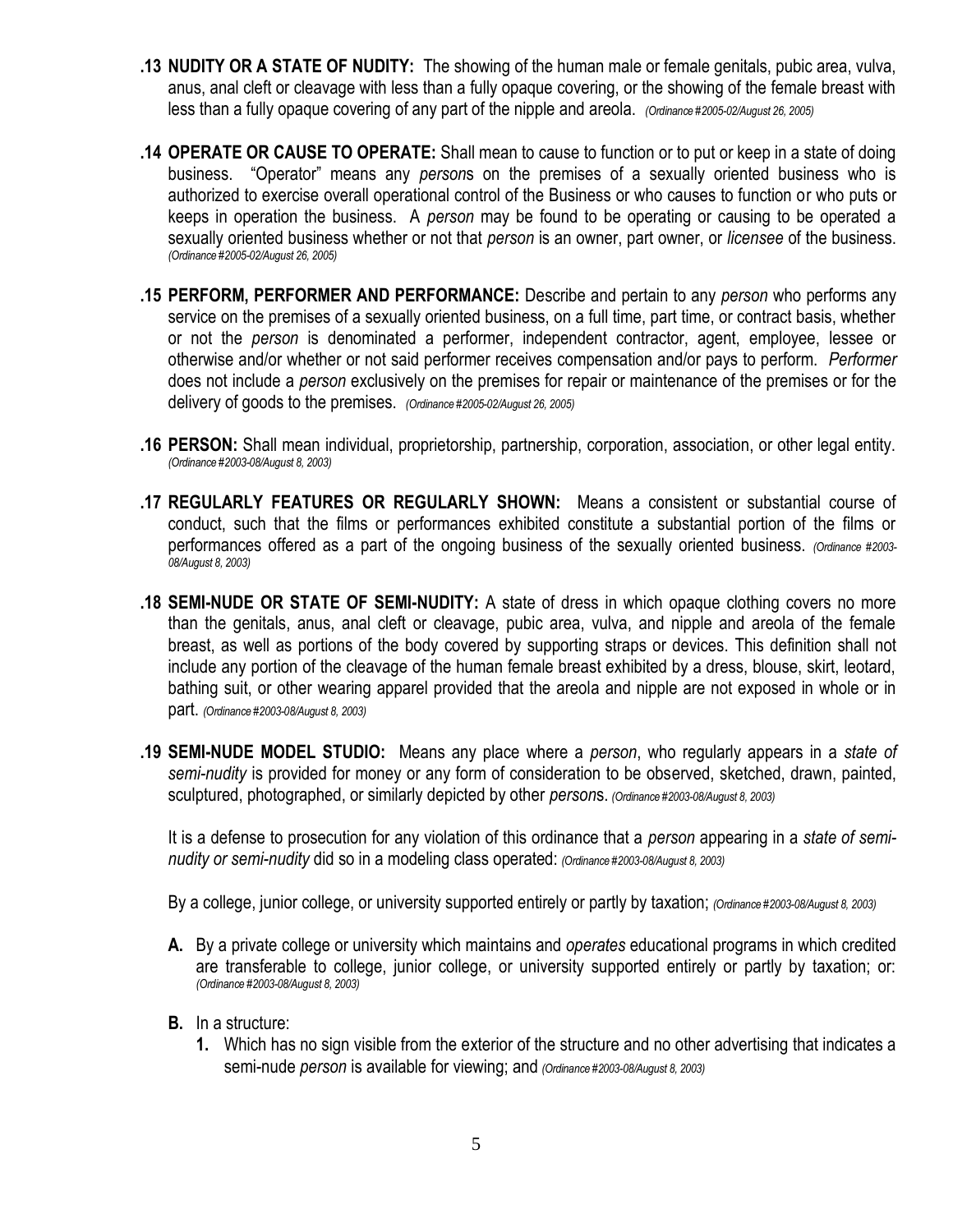- **2.** Where, in order to participate in a class a student must enroll at least three (3) days in advance of the class. *(Ordinance #2003-08/August 8, 2003)*
- **.20 SEXUALLY ORIENTED ENTERTAINMENT ACTIVITY:** Means the sale, rental, or exhibition for any form of consideration, of books, films, videocassettes, magazines, periodicals, or live performances which are characterized by an emphasis on the exposure or display of specific sexual activity. *(Ordinance #2003-08/August 8, 2003)*
- **.21 SPECIFIED ANATOMICAL AREAS:** Means human genitals, anus, cleft of the buttocks, or the nipple or areola of the female breast. *(Ordinance #2003-08/August 8, 2003)*
- **.22 SPECIFIED CRIMINAL ACTIVITY** means any of the following offenses: *(Ordinance #2003-08/August 8, 2003)*
	- **A.** Iowa Code § 728.2 (dissemination and exhibition of obscene materials to minors); Iowa Code § 728.3 (admitting minors to premises where obscene material is exhibited); Iowa Code § 728.4 (rental or sale of hard-core pornography); Iowa Code § 728.5 (public indecent exposure in certain establishments); Iowa Code § 728.12 (sexual exploitation of a minor); Iowa Code § 709.2-4 (sexual abuse); Iowa Code § 709.8 (lascivious acts with a child); Iowa Code § 709.9 (indecent exposure); Iowa Code § 709.12 (indecent contact with a child); Iowa Code § 709.14 (lascivious conduct with a minor); Iowa Code § 709C.1 (criminal transmission of human immunodeficiency virus); Iowa Code § 711.4 (extortion); Iowa Code § 725.1-4 (prostitution, pimping, pandering, leasing premises for prostitution); criminal attempt, conspiracy or solicitation to commit any of the foregoing offenses or offenses in other jurisdictions that, if the acts would have constituted any of the foregoing offenses if the acts had been committed in Iowa; for which: *(Ordinance #2003-08/August 8, 2003)*
		- **1.** less than two (2) years have elapsed since the date of conviction or the date of release from confinement imposed for the conviction, whichever is the later date, if the conviction is of a misdemeanor offense; *(Ordinance #2003-08/August 8, 2003)*
		- **2.** less than five (5) years have elapsed since the date of conviction or the date of release from confinement for the conviction, whichever is the later date, if the conviction is of a felony offense; or *(Ordinance #2003-08/August 8, 2003)*
		- **3.** less than five (5) years have elapsed since the date of the last conviction or the date of release from confinement for the last conviction, whichever is the later date, if the convictions are of two (2) or more misdemeanor offenses or combination of misdemeanor offenses occurring within any twenty-four (24) month period. *(Ordinance #2003-08/August 8, 2003)*
	- **B.** The fact that a conviction is being appealed shall have no effect on the disqualification of the applicant. *(Ordinance #2003-08/August 8, 2003)*

## **.23 SPECIFIED SEXUAL ACTIVITY:** Means any of the following: *(Ordinance #2005-02/August 26, 2005)*

- A. sex acts, normal or perverted, including intercourse, oral copulation, masturbation or sodomy and including performances simulating or imitating any of the previously described sex acts; or *(Ordinance #2005- 02/August 26, 2005)*
- B. excretory functions as a part of or in connection with any of the activities described in (a) above; or *(Ordinance #2005-02/August 26, 2005)*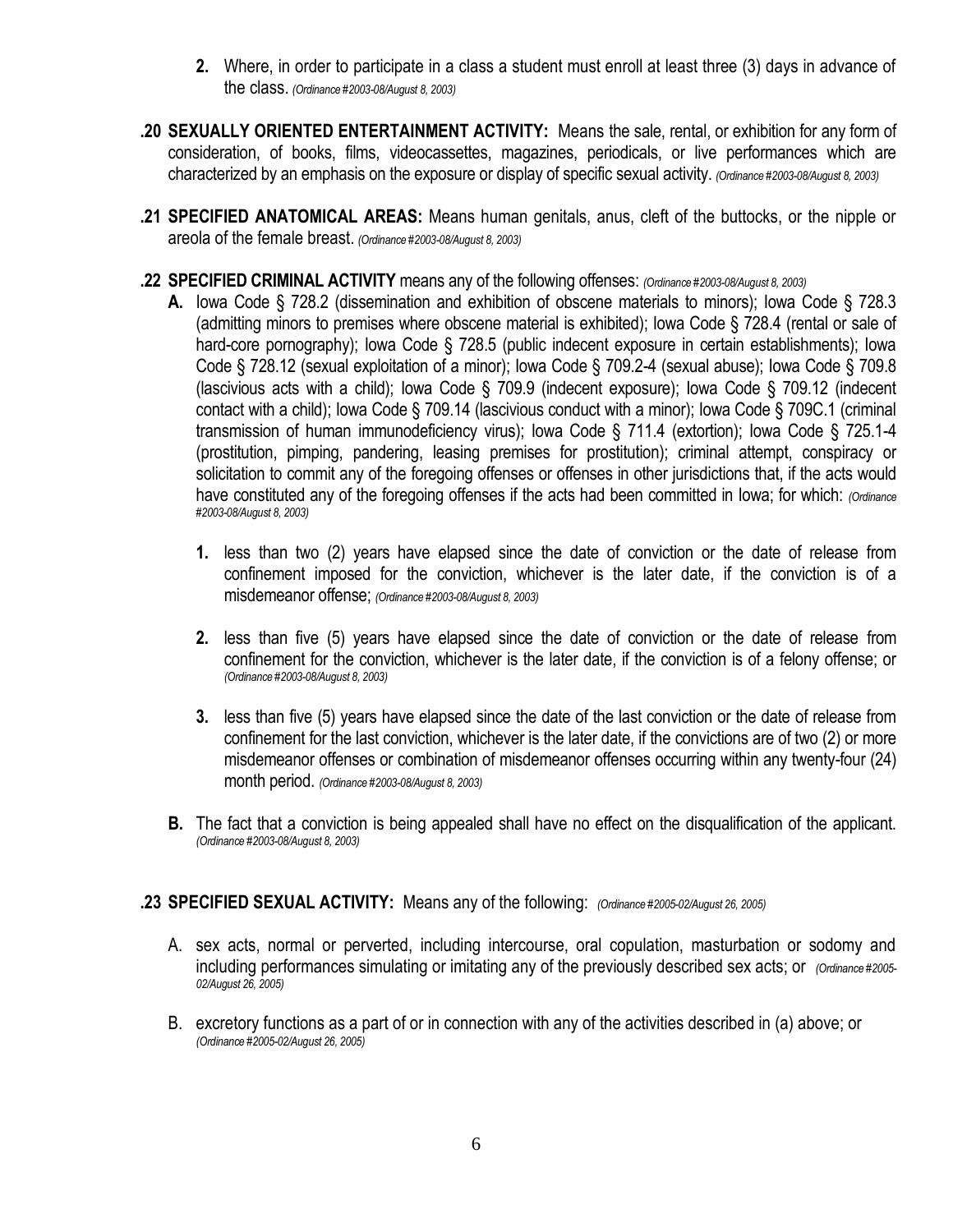- C. directly or indirectly touching or caressing either by any individual of the specific anatomical areas specified herein or the simulation or imitation of touching or caressing of said specified anatomical areas; or *(Ordinance #2005-02/August 26, 2005)*
- D. exposure of the specific anatomical areas. *(Ordinance #2005-02/August 26, 2005)*
- **.24 TRANSFER OF OWNERSHIP OR CONTROL:** Of a sexually oriented business, shall mean any of the following: *(Ordinance #2003-08/August 8, 2003)*
	- **A.** The sale, lease, or sublease of the business; *(Ordinance #2003-08/August 8, 2003)*
	- **B.** The transfer of securities which constitute a *controlling interest* in the business, whether by sale, exchange, or similar means; or *(Ordinance #2003-08/August 8, 2003)*
	- **C.** The establishment of a trust, gift, or other similar legal device which transfers the ownership or control of the business, except for transfer by bequest or other operation of law upon the death of the *person* possessing the ownership or control. *(Ordinance #2003-08/August 8, 2003)*
- **.25 VIDEO ROOM:** Shall mean the room, booth, or area where a patron of sexually oriented business would ordinarily be positioned while watching a film, videocassette, or other video reproduction. *(Ordinance #2003- 08/August 8, 2003)*
- **3.55.030 CLASSIFICATIONS.** Sexually oriented businesses shall be classified as follows: *(Ordinance #2003-08/August 8, 2003)*
	- **.01** *Adult bookstore*s, a*dult novelty store*s, a*dult video store*s; *(Ordinance #2003-08/August 8, 2003)*
	- **.02** *Adult cabaret*s; *(Ordinance #2003-08/August 8, 2003)*
	- **.03** *Adult motel*s; *(Ordinance #2003-08/August 8, 2003)*
	- **.04** *Adult motion picture theater*s; *(Ordinance #2003-08/August 8, 2003)*
	- **.05** *Semi-nude model studios*. *(Ordinance #2003-08/August 8, 2003)*

## **3.55.040 LICENSE REQUIRED; TEMPORARY LICENSE UPON APPLICATION.**

- **.01** It is unlawful for any *person* to *operate* a sexually oriented business in the *County* without a valid sexually oriented business license. *(Ordinance #2003-08/August 8, 2003)*
- **.02** It is unlawful for any *person* to be an "*employee and/or performer*," as defined in this Chapter, of a sexually oriented business in the *County* without a valid sexually oriented business *performer/employee license*. *(Ordinance #2005-02/August 26, 2005)*
- **.03** An applicant for a sexually oriented business license or a sexually oriented business *performer/employee license* shall file in *person* at the office of the *County Planning Director* a completed application made on a form provided by the *County Planning Director*. The application shall be signed by the applicant and notarized. An application shall be considered complete when it contains the information required in Paragraphs A through F as follows: *(Ordinance #2005-02/August 26, 2005)*
	- A. The applicant's full true name and any other names used in the preceding five (5) years. *(Ordinance #2005-02/August 26, 2005)*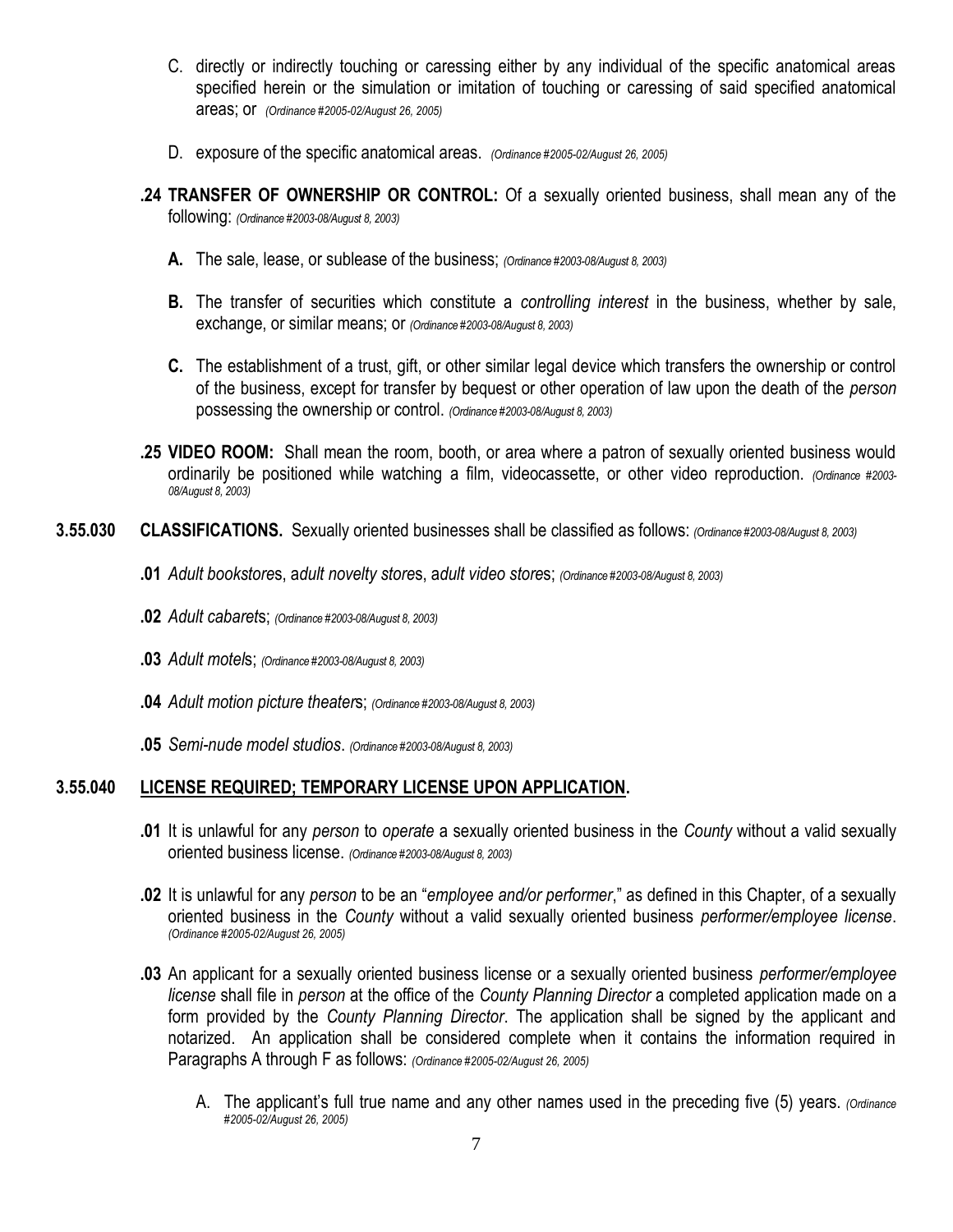- B. Current business address or another mailing address of the applicant. *(Ordinance #2005-02/August 26, 2005)*
- C. Written proof of age, in the form of a copy of a birth certificate and a picture identification document issued by a governmental agency. *(Ordinance #2005-02/August 26, 2005)*
- D. If the application is for a sexually oriented business license, the business name, location, legal description, mailing address and phone number of the sexually oriented business. *(Ordinance #2005- 02/August 26, 2005)*
- E. If the application is for a sexually oriented business license, the name and business address of the statutory agent or other agent authorized to receive service of process. *(Ordinance #2005-02/August 26, 2005)*
- F. A statement of whether the applicant has been convicted or has pled guilty or nolo contendere to a specified criminal activity as defined in this ordinance, and if so, the specified criminal activity involved, including the date, place, and jurisdiction of each as well as the dates of conviction and release from confinement, where applicable. *(Ordinance #2005-02/August 26, 2005)*

The information provided pursuant to Paragraphs A through F of this subsection shall be supplemented in writing by certified mail, return receipt requested, to the *County Planning Director* within ten (10) working days of a change of circumstances which would render the information originally submitted false or incomplete. *(Ordinance #2005-02/August 26, 2005)*

- **.04** An application for a sexually oriented business license shall be accompanied by a sketch or diagram showing the configuration of the premises, including a statement of total floor space occupied by the business. The sketch or diagram need not be professionally prepared but shall be drawn to a designated scale or drawn with marked dimensions of the interior of the premises to an accuracy of plus or minus six (6) inches. Applicants who are required to comply with Sections 3.55.140 and 3.55.180 of this Chapter shall submit a diagram meeting the requirements of those sections. *(Ordinance #2003-08/August 8, 2003)*
- **.05** If a *person* who wishes to *operate* a sexually oriented business is an individual, he shall sign the application for a license as applicant. If a *person* who wishes to *operate* a sexually oriented business is other than an individual, each officer, director, general partner, each other *person* who will manage, supervise, or control the premises, and each other *person* who will participate in decisions relating to management and control of the business shall sign the application for a license as applicant. Each applicant must be qualified under Section 3.55.050 and each applicant shall be considered a *licensee* if a license is granted. *(Ordinance #2003- 08/August 8, 2003)*
- **.06** The information provided by an applicant in connection with an application for a license under this Chapter shall be maintained by the *County Planning Director* on a confidential basis, except that such information may be disclosed only to law enforcement agencies in connection with a law enforcement or public safety function, or as may be required by governing law or court order. *(Ordinance #2003-08/August 8, 2003)*

## **3.55.050 ISSUANCE OF LICENSE.**

**.01** Upon the filing of a completed application under Section 3.55.040.03 for a sexually oriented business license, the *County Planning Director* shall immediately issue a Temporary License to the applicant, which Temporary License shall expire upon the final decision of the *County* to deny or grant the license. Within twenty (20) days of the initial filing date of the completed application, the *County Planning Director* shall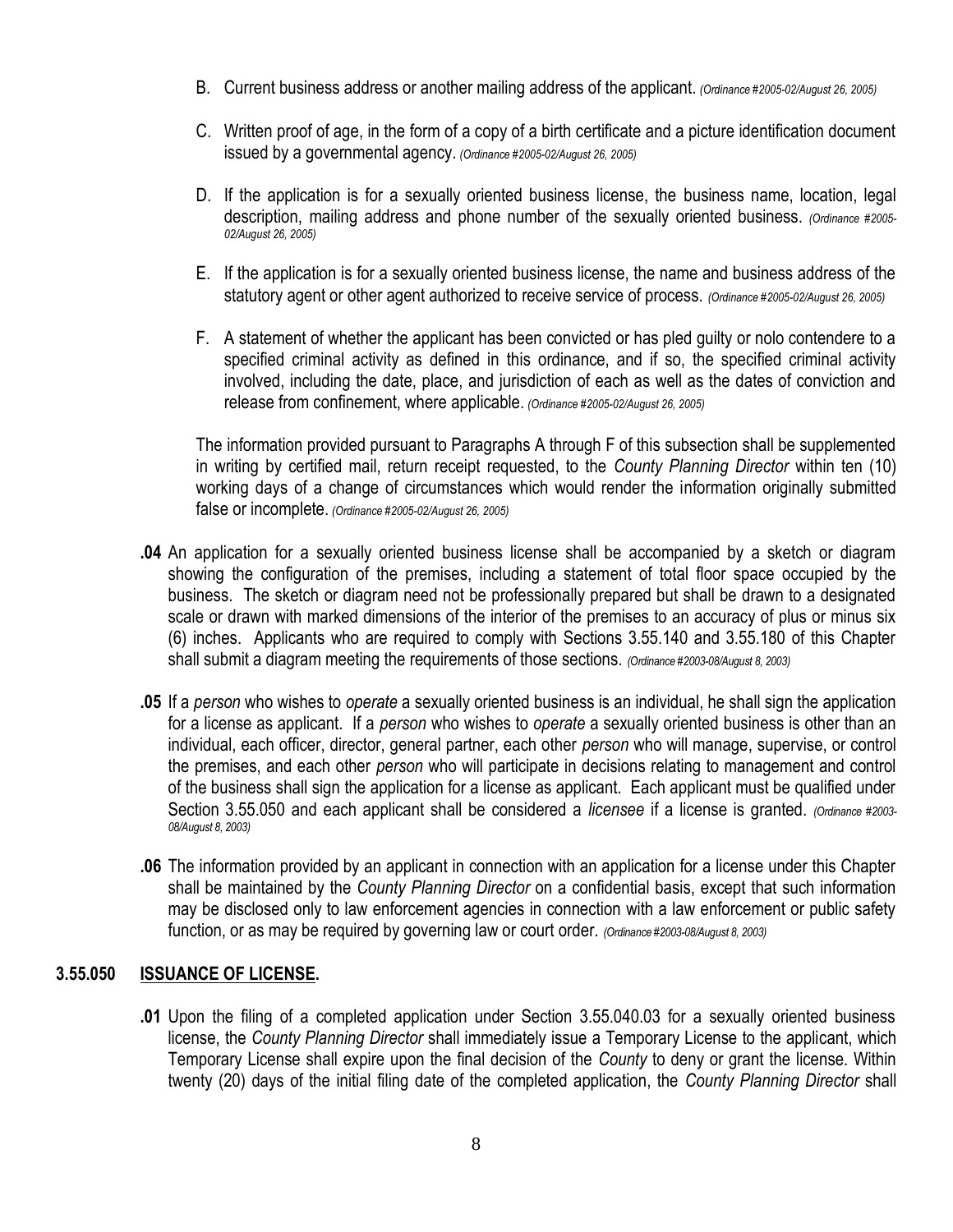issue a license to the applicant or issue to the applicant a letter of intent to deny the application. The *County Planning Director* shall approve the issuance of a license unless: *(Ordinance #2003-08/August 8, 2003)*

- **A.** An applicant is less than eighteen (18) years of age. *(Ordinance #2003-08/August 8, 2003)*
- **B.** An applicant has failed to provide information as required by Section 3.55.040 for issuance of a license or has falsely answered a question or request for information on the application form. *(Ordinance #2003- 08/August 8, 2003)*
- **C.** The license application fee required by Chapter 1.50 has not been paid. *(Ordinance #2003-08/August 8, 2003)*
- **D.** An applicant has been committed a violation of Section 3.55.070.01, Section 3.55.100.02, Section 3.55.180.01, .02, or .03 of this Chapter within the previous year. *(Ordinance #2003-08/August 8, 2003)*
- **E.** The sexually oriented business premises is not in compliance with the interior configuration requirements of this Chapter or is not in compliance with locational requirements established in this Chapter and the applicable zoning code provisions. *(Ordinance #2003-08/August 8, 2003)*
- **F.** An applicant has been convicted of a specified criminal activity, as defined in this ordinance. *(Ordinance #2003-08/August 8, 2003)*
- **.02** Upon the filing of a completed application for a sexually oriented business *performer/employee license*, the *County Planning Director* shall issue a Temporary License to the applicant, which Temporary License shall expire upon the final decision of the *County* to deny or grant the license. Within twenty (20) days of the initial filing date of the receipt of a completed application, the *County Planning Director* shall either issue a license or issue a written notice of intent to deny a license to the applicant. The *County Planning Director*  shall approve the issuance of a license unless one or more of the following is found to be true. *(Ordinance #2005-02/August 26, 2005)*
	- A. An applicant is less than eighteen (18) years of age. *(Ordinance #2005-02/August 26, 2005)*
	- B. An applicant has failed to provide information as required by Section 3.55.040 for issuance of a license or has falsely answered a question or request for information on the application form. *(Ordinance #2005-02/August 26, 2005)*
	- C. The license application fee required by Chapter 1.50 has not been paid. *(Ordinance #2005-02/August 26, 2005)*
	- D. An applicant has been shown to have committed a violation of Section 3.55.070.01, Section 3.55.100.02, Section 3.55.180.01, .02, or .03 of this Chapter within the previous year. *(Ordinance #2005- 02/August 26, 2005)*
	- D. An applicant has been convicted of a specified criminal activity, as defined in this ordinance. *(Ordinance #2005-02/August 26, 2005)*
- **.03** The license, if granted, shall state on its face the name of the *person* or *person*s to whom it is granted, the number of the license issued to the *licensee*(s), the expiration date, and, if the license is for a sexually oriented business, the address of the sexually oriented business. The sexually oriented business license shall be posted in a conspicuous place at or near the entrance to the sexually oriented business so that it may be easily read at any time. A sexually oriented business *employee and/or performer* shall keep the *performer's* license on his or her *person* or on the premises where the *licensee* is then working or performing and shall produce such license for inspection upon request by a law enforcement officer or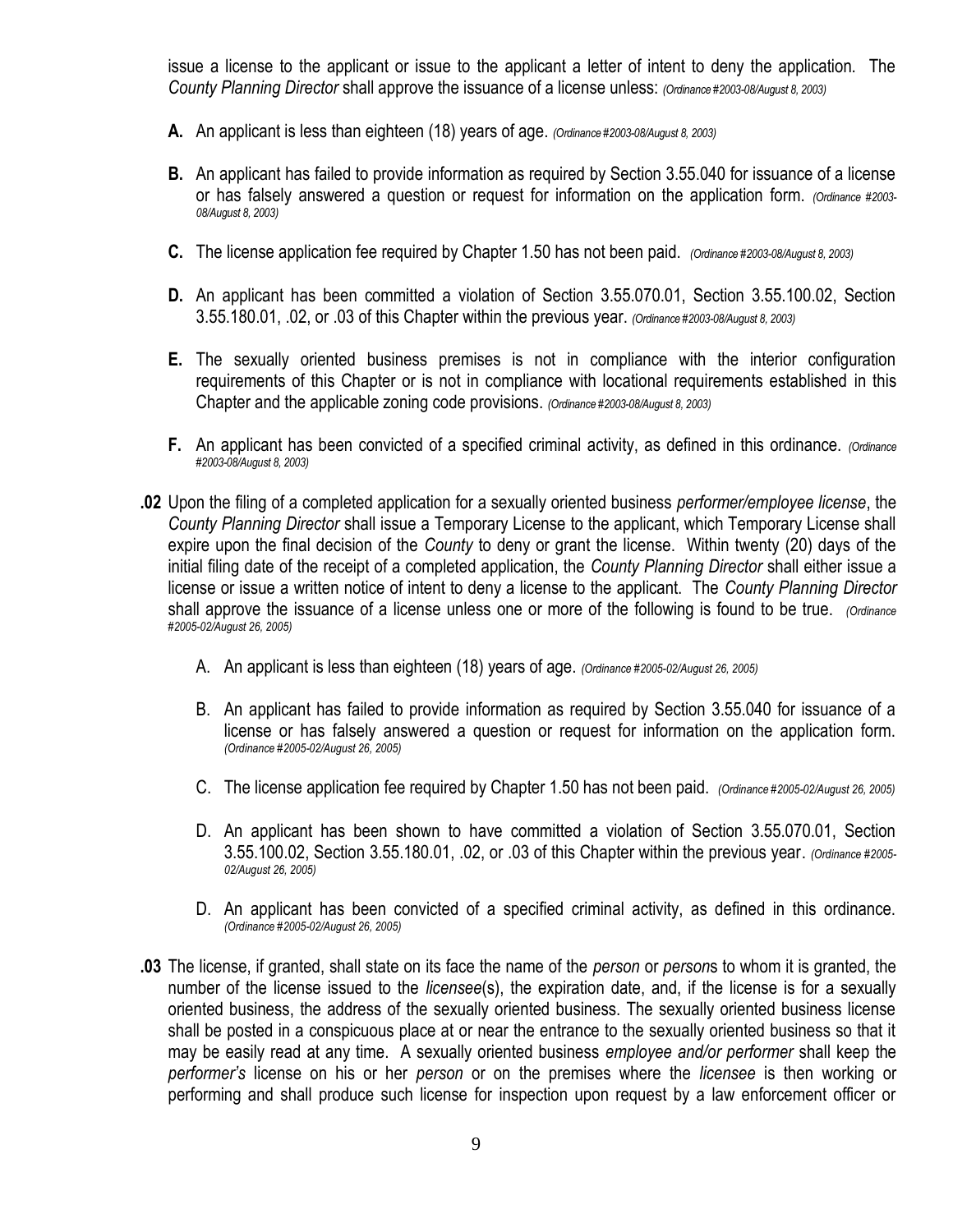other *County* official performing functions connected with the enforcement of this Chapter. *(Ordinance #2005- 02/August 26, 2005)*

# **3.55.060 FEES.**

- **.01 FILING FEE REQUIRED.** A filing fee in accordance with the established fee schedule shall be charged for each application for initial license and annual renewals to assist in deferring the cost of the administrative review. The applicant shall be held responsible for submitting the required fees upon submission of the completed application. No action shall be taken on any application until the required fee is paid in full. *(Ordinance #2003-08/August 8, 2003)*
- **.02 FEE SCHEDULE.** The fee schedule as set forth in Chapter 1.50 is hereby established for matters pertaining to this Ordinance. *(Ordinance #2003-08/August 8, 2003)*
- **.03 FEE REFUND.** Whether the request is granted or denied, the applicant shall not be entitled to a refund of the fee paid. *(Ordinance #2003-08/August 8, 2003)*

### **3.55.070 PERIODIC INSPECTION.**

- **.01** Sexually oriented businesses and sexually oriented business *employees and/or performers* shall permit agents of the *County* to inspect, from time to time on an occasional basis, the portions of the sexually oriented business premises where patrons are permitted, for the purpose of ensuring compliance with the specific regulations of this Chapter, during those times when the sexually oriented business is occupied by patrons or is open for business. A *licensee*'s knowing or intentional refusal to permit such an inspection shall constitute a violation of this section for purposes of license denial, suspension, and/or revocation. This section shall be narrowly construed by the *County* to authorize reasonable inspections of the licensed premises pursuant to this Chapter, but not to authorize a harassing or excessive pattern of inspections. *(Ordinance #2005-02/August 26, 2005)*
- **.02** The provisions of this Section do not apply to areas of an *Adult Motel* which are currently being rented by a customer for use as a permanent or temporary habitation. *(Ordinance #2003-08/August 8, 2003)*

## **3.55.080 EXPIRATION OF LICENSE.**

- **.01** Each license shall remain valid for a period of one (1) calendar year from the date of issuance unless otherwise suspended or revoked. Such license may be renewed only by making application and payment of a fee as provided in Section 3.55.040 and Section 3.55.060. *(Ordinance #2003-08/August 8, 2003)*
- **.02** Application for renewal should be made at least ninety (90) days before the expiration date, and when made less than ninety (90) days before the expiration date, the expiration of the license will not be affected. *(Ordinance #2003-08/August 8, 2003)*

#### **3.55.090 CAUSE FOR SUSPENSION.**

- **.01** The *County* shall issue a written letter of intent to suspend a sexually oriented business license for a period not to exceed thirty (30) days if the sexually oriented business *licensee* has violated this Chapter or has knowingly allowed an *employee and/or performer* to violate this Chapter. *(Ordinance #2005-02/August 26, 2005)*
- **.02** The *County* shall issue a written letter of intent to suspend a sexually oriented business *performer/employee license* if the *employee and/or performer* has violated this Chapter. *(Ordinance #2005- 02/August 26, 2005)*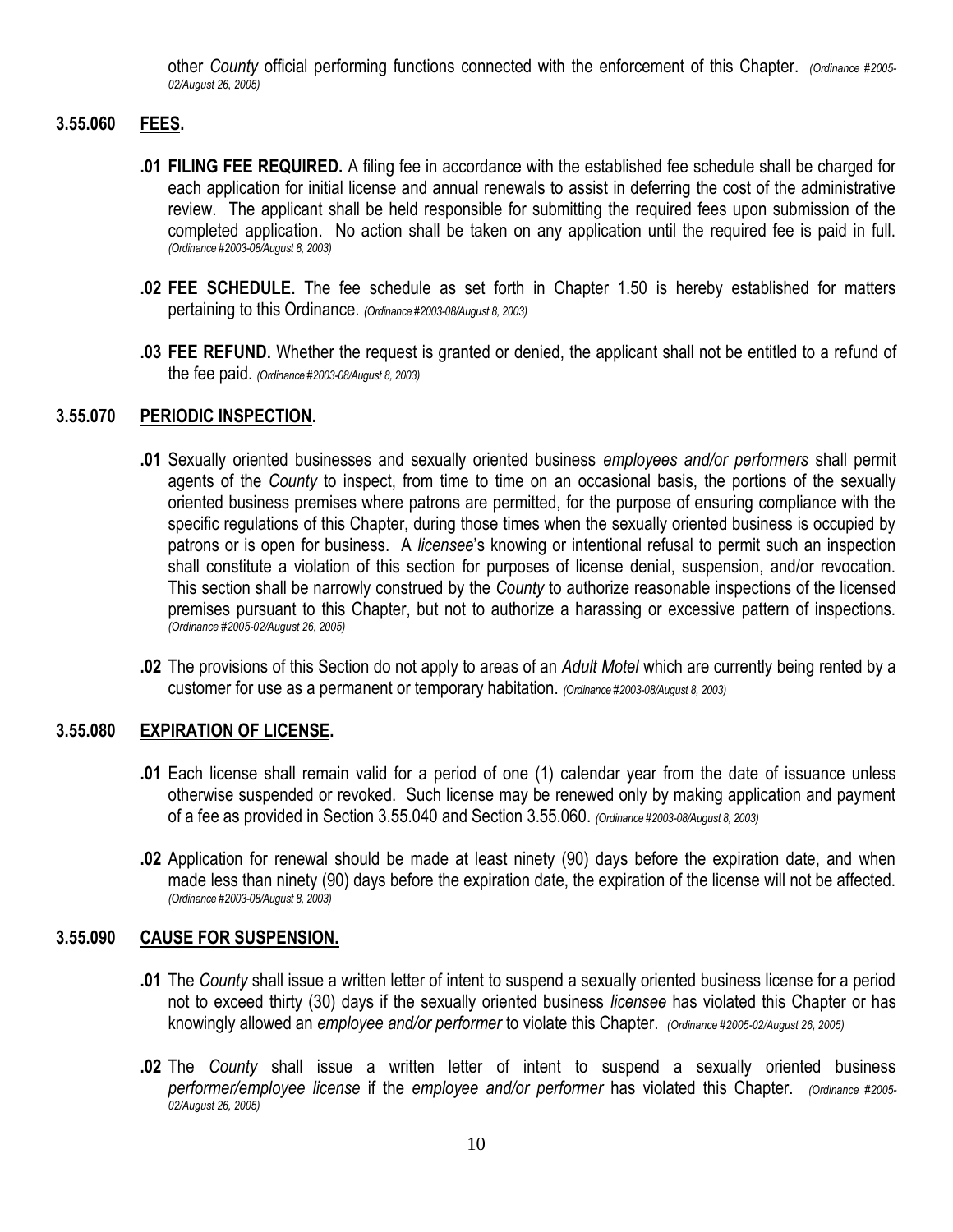## **3.55.100 CAUSE FOR REVOCATION.**

- **.01** The *County* shall issue a letter of intent to revoke a sexually oriented business license or a sexually oriented business *performer/employee license* if the respective *licensee* commits two or more violations within a twelve (12) month period.
- .**02** The *County* shall issue written intent to revoke a sexually oriented business license or a sexually oriented business *performer/employee license* if:
	- A. The *licensee* has knowingly given false information in the application for a sexually oriented business license or a sexually oriented business *performer/employee license*;
	- B. The *licensee* has knowingly engaged in possession, use, or sale of controlled substances on the premises;
	- C. The *licensee* has knowingly engaged in prostitution on the premises;
	- D. The *licensee* knowingly *operated* the sexually oriented business during a period of time when the license was suspended;
	- E. The *licensee* has knowingly engaged in any specified sexual activity to occur in or on the licensed premises.
- **.03** A business *licensee* shall be liable for the acts of an *employee and/or performer* only pursuant to the standard established in Section 3.55.190.
- **.04 Nature of Revocation**. When, after the notice and hearing procedure described in Section 3.55.110, the *County Planning Director* revokes a license, the revocation shall continue for two (2) years and the *licensee* shall not be issued a sexually oriented business license or sexually oriented business *performer/employee license* for two (2) years from the date revocation becomes effective, provided that, if the conditions of Section 3.55.110.02 are met, a Provisional License will be granted pursuant to that section. If, subsequent to revocation, the *County Planning Director* finds that the basis for the revocation based on subsection 3.55.100.02.A. of this section has been corrected or abated, the applicant shall be granted a license if at least ninety (90) days have elapsed since the date the revocation became effective. If the license was revoked under subsections 3.55.100.02.B., C., D., or E of this section, an applicant may not be granted another license until at least two (2) years have elapsed.

### **3.55.110 RIGHT TO HEARING PRIOR TO DENIAL, SUSPENSION, REVOCATION; PROMPT JUDICIAL REVIEW; RIGHT TO PROVISIONAL LICENSE PENDING JUDICIAL REVIEW.**

**.01** If facts exist that warrant the denial, suspension, or revocation of a license under this Chapter, the *County Planning Director* shall notify the applicant or *licensee* (respondent) in writing of the intent to deny, suspend or revoke the license, including the grounds thereof, by personal delivery, or by certified mail. The notification shall be directed to the most current business address or other mailing address on file with the *County Planning Director* for the respondent. Within ten (10) working days of the receipt of such notice, the respondent may submit a request to the *County Planning Director* for a hearing before the *Board of Supervisors* to refute the grounds alleged by the *County* for denial, suspension, or revocation of the license. *(Ordinance #2003-08/August 8, 2003)*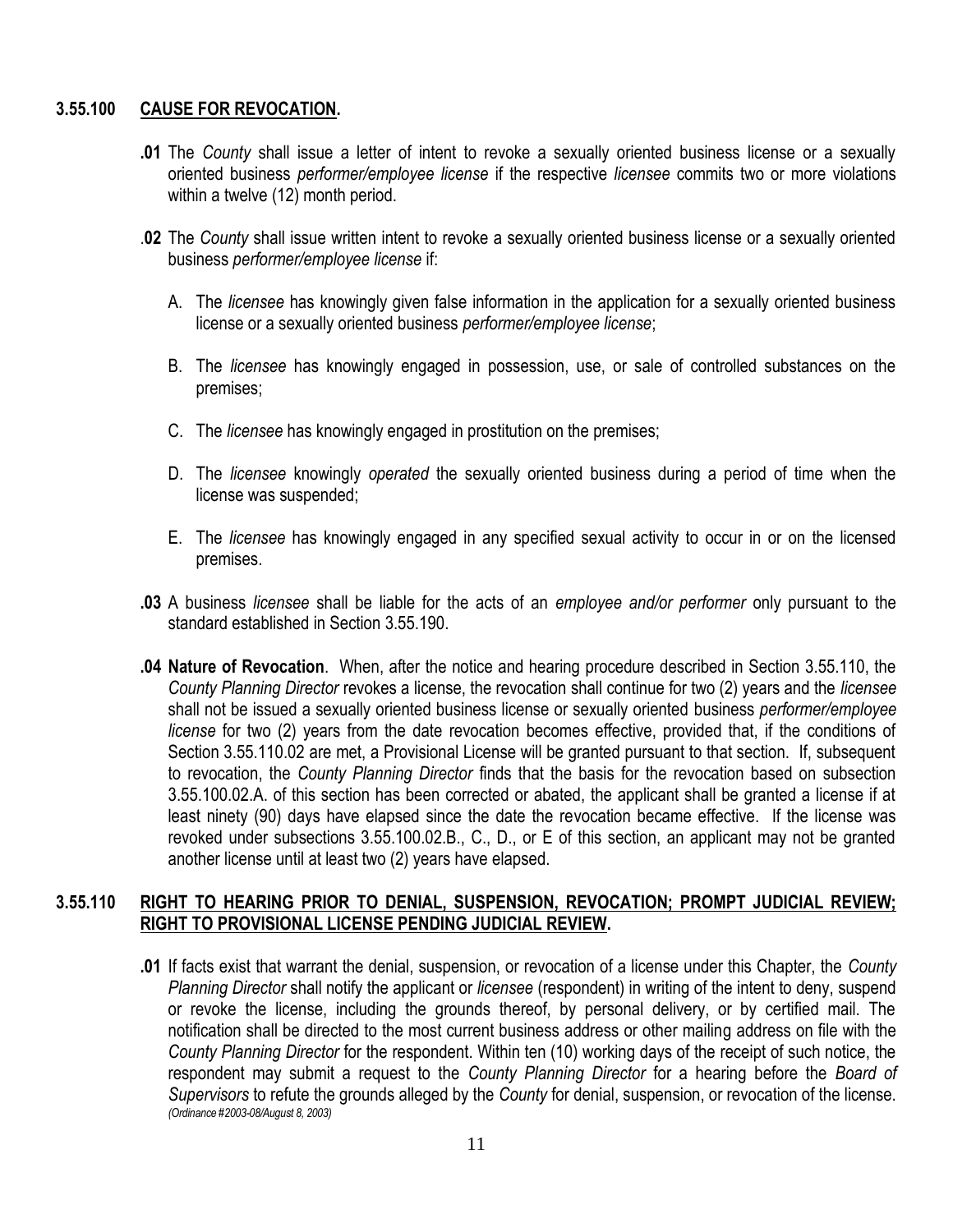Within five (5) days of the receipt of respondent's written response, the *County Planning Director* shall notify respondent in writing of the hearing date on respondent's denial, suspension, or revocation proceeding. Within twenty (20) working days of the receipt of respondent's written response, the *Board of Supervisors* shall conduct a hearing at which respondent shall have the opportunity to present all of respondent's arguments and to be represented by counsel, present evidence and witnesses on his or her behalf, and cross-examine any of the *County's* witnesses. The *County Planning Director* shall also be represented by counsel, and shall bear the burden of proving the grounds for denying, suspending, or revoking the license. The hearing shall take no longer than two (2) days, unless extended to meet the requirements of due process and proper administration of justice. The *Board of Supervisors* shall issue a written decision within five (5) days after the hearing. If the decision is to deny, suspend, or revoke the license, it shall state the reasons for such action, and the denial, suspension, or revocation shall become final for purposes of appeal immediately, but shall not take effect or be enforced until thirty (30) days thereafter. If the decision is to grant the license, the *County* shall immediately issue a license to the respondent. *(Ordinance #2003-08/August 8, 2003)*

If the respondent does not request a hearing within ten (10) business days of receiving the *County Planning Director's* notice of intent to deny, suspend, or revoke the license, the license shall be deemed denied, suspended, or revoked, as applicable. *(Ordinance #2003-08/August 8, 2003)*

**.02** An applicant or *licensee* (aggrieved party) whose application for a license has been denied or whose license has been suspended or revoked shall have the right to challenge or appeal such action or seek a declaration of rights concerning such action and/or concerning this Chapter, upon factual grounds or constitutional grounds or both, to a court of law within thirty (30) days after issuance of the *Board of Supervisor's* written decision. *Upon the filing* of *any* court action to appeal, challenge, restrain, or otherwise enjoin or seek a declaration of rights concerning this Chapter or the *County's* denial, suspension, or revocation, the *County* shall immediately issue the aggrieved party a Provisional License. The *County* shall supply the court with any documents, reports, or transcripts relevant to the lawsuit within fifteen (15) days after receiving notice of the lawsuit. The Provisional License shall allow the aggrieved party to continue operation of the sexually oriented business or to continue *employment and/or performance* as a sexually oriented business *employee and/or performer* and will expire only upon the court's entry of a judgment on the merits of the aggrieved party's action to appeal, challenge, restrain, or otherwise enjoin or seek a declaration of rights concerning this Chapter or the *County's* denial, suspension, or revocation of a license under this Chapter.

If, in the alternative, the aggrieved party does not wish to bear the burden of initiating a court action, he may, within thirty (30) days after the *Board of Supervisor's* written decision is issued, elect to require the *County* to file a declaratory action in a court of competent jurisdiction, seeking a declaration that the denial, suspension, or revocation is valid and that the ordinance is constitutionally sound. Such an election must be made in writing and be delivered to the *County Attorney*'s Office within thirty (30) days of issuance of the Board of Supervisor's written decision. Upon the delivery of the election notice to the *County Attorney's*  Office, the *County* shall immediately issue the aggrieved party a Provisional License. The Provisional License shall allow the aggrieved party to continue operation of the sexually oriented business or to continue *employment and/or performance* as a sexually oriented business *employee and/or performer* and will expire only upon the court's entry of a judgment on the merits of the validity of this Chapter and the *County's* denial, suspension, or revocation decision.

This section shall be liberally construed to permit the uninterrupted operation of the sexually oriented business or the uninterrupted *employment and/or performance* of the sexually oriented business *employee and/or performer* during the course of any court action challenging this Chapter or an adverse licensing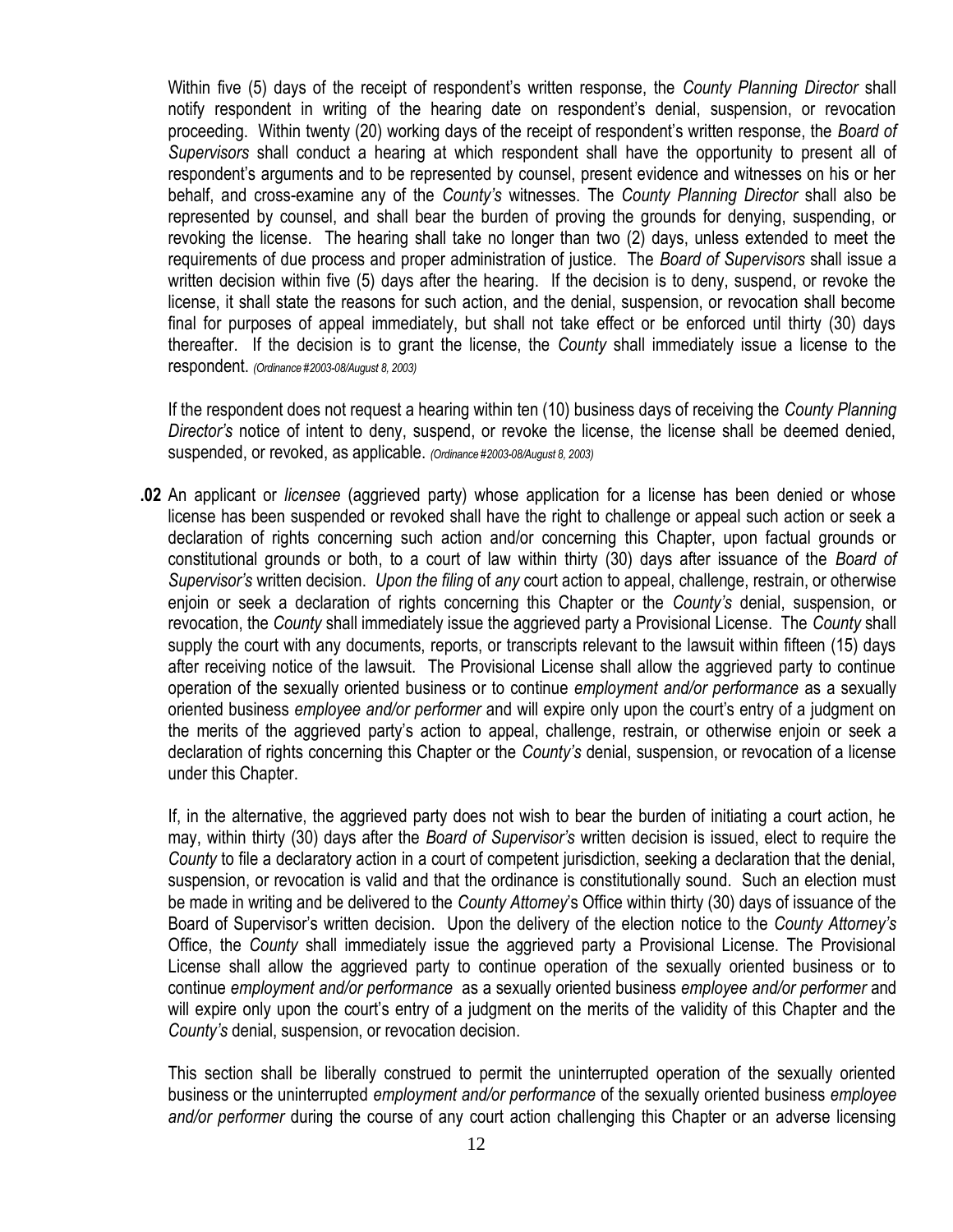decision under this Chapter until the court of law rules upon all of the aggrieved party's factual and or constitutional claims.

- **3.55.120 TRANSFER OF LICENSE.** A *licensee* shall not transfer his or her license to another, nor shall a *licensee operate* a sexually oriented business under the authority of a license at any place other than the address designated in the sexually oriented business license application. *(Ordinance #2003-08/August 8, 2003)*
- **3.55.130 HOURS OF OPERATION.** No sexually oriented business, except for an *Adult Motel*, shall be or remain open for business between 2:00 a.m. and 6:00 a.m. on a weekday, or between 2:00 a.m. on Sunday and 6:00 a.m. on the following Monday, however, a sexually oriented business which holds a liquor license or retail beer permit entitling the holder to sell alcoholic liquor or beer on Sunday may remain open between the hours of 8:00 a.m. on Sunday and 2:00 a.m. on the following Monday. *(Ordinance #2003-08/August 8, 2003)*

## **3.55.140 REGULATIONS REGARDING EXHIBITION OF SEXUALLY EXPLICIT FILMS ON THE PREMISES.**

- **.01** A *person* who *operates or causes to be operated* a sexually oriented business, other than an *Adult Motel*, which exhibits on the premises in a viewing room of less than one hundred fifty (150) square feet of floor space, a film, video cassette, or other video reproduction characterized by an emphasis on the display of *specified sexual activities or specified anatomical areas* shall comply with the requirements contained in Subsections 3.60.030.02, .03, .04, and Section 3.60.040 of the Pottawattamie County, Iowa, Code. *(Ordinance #2003-08/August 8, 2003)*
- **.02** It shall be unlawful for a *person* having a duty under this section to knowingly fail to fulfill that duty. *(Ordinance #2003-08/August 8, 2003)*

#### **3.55.150 LOITERING AND EXTERIOR LIGHTING AND MONITORING REQUIREMENTS.**

- **.01** It shall be the duty of the operator of a sexually oriented business to: (a) post conspicuous signs stating that no loitering is permitted on such property; (b) designate one or more *employees and/or performers* to monitor the activities of *person*s on such property by visually inspecting such property at least once every two (2) hours or inspecting such property by use of video cameras and monitors; and (c) provide lighting of the exterior premises to provide for visual inspection or video monitoring to prohibit loitering. If used, video cameras and monitors shall *operate* continuously at all times that the premises are open for business. The monitors shall be installed within a manager's station or at a cash register where an *employee and/or performer* is regularly present. *(Ordinance #2005-02/August 26, 2005)*
- **.02** It shall be unlawful for a *person* having a duty under this section to knowingly fail to fulfill that duty. *(Ordinance #2003-08/August 8, 2003)*
- **3.55.160 VIOLATIONS AND PENALTIES.** The penalty for violating the provisions of this Chapter shall be as set forth in Chapter 1.75. *(Ordinance #2003-08/August 8, 2003)*
- **3.55.170 APPLICABILITY TO EXISTING BUSINESSES.** The provisions of this Ordinance shall apply to the activities of all sexually oriented businesses and sexually oriented business *employees and/or performers* described herein, whether such businesses or activities were *established* or commenced before, on, or after the effective date of this ordinance. All existing sexually oriented businesses and sexually oriented business *employees and/or performers* are hereby granted a *De Facto* Temporary License to continue operation or *employment* and/or performance for a period of one hundred eighty (180) days following the effective date of this ordinance. Within said one hundred eighty (180) days, all sexually oriented businesses and sexually oriented business *employees and/or performers* must make application for a license pursuant to this Chapter. Within said one hundred eighty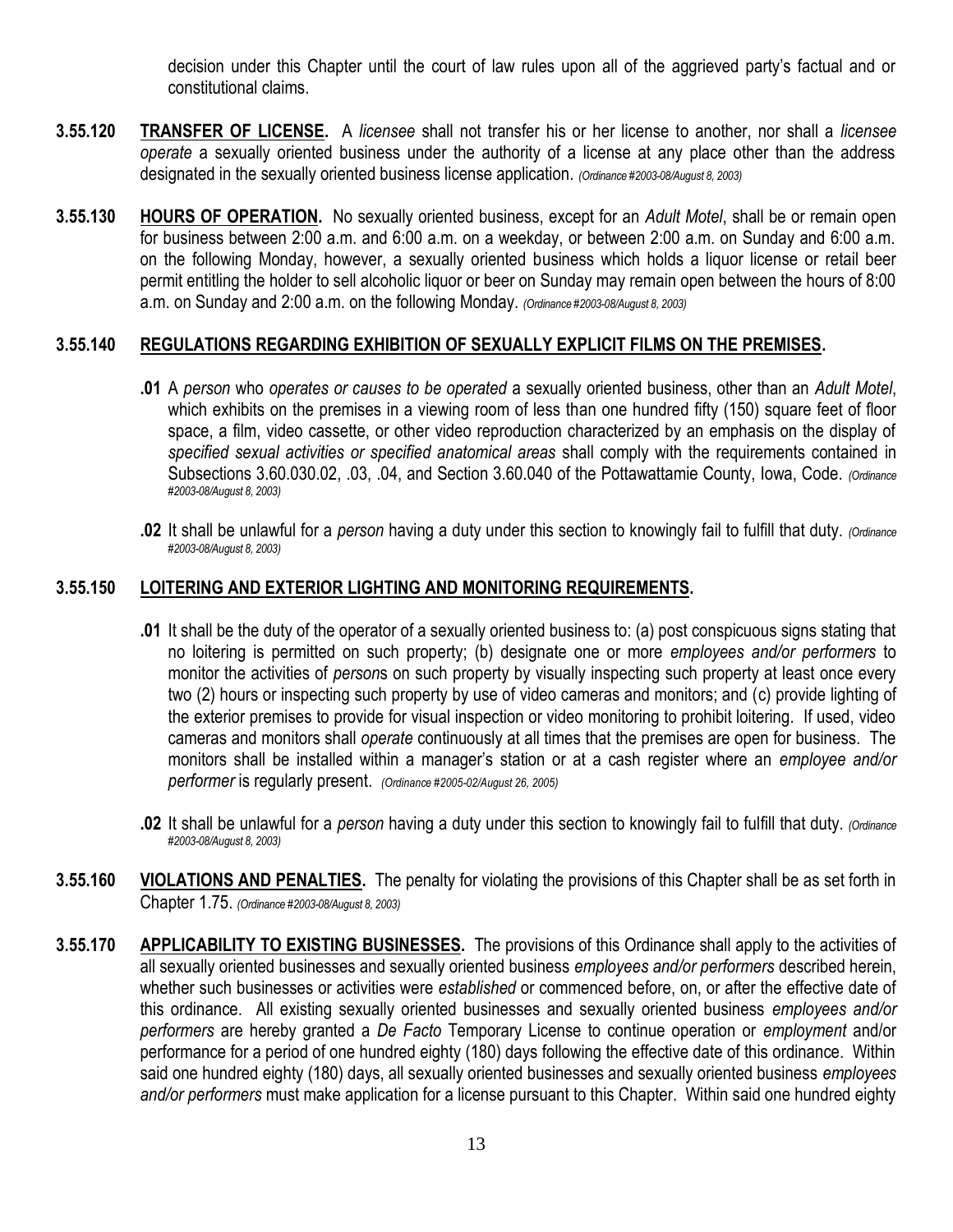(180) days, sexually oriented businesses must make any necessary changes to the interior configurations of the regulated business premises to conform to this Chapter. *(Ordinance #2005-02/August 26, 2005)*

### **3.55.180 REGULATIONS CONCERNING LIVE PUBLIC NUDITY ON PREMISES.**

- **.01** It shall be a violation of this Chapter for a *licensee* required to obtain a sales tax permit to knowingly or intentionally violate Iowa Code § 728.5. It shall be a violation for any person to knowingly or intentionally, in a sexually oriented business, appear in a state of nudity. *(Ordinance #2005-02/August 26, 2005)*
- **.02** It shall be a violation of this Chapter for an *employee and/or performer* to knowingly and intentionally appear *semi-nude* in a sexually oriented business unless the *employee and/or performer*, while *semi-nude*, shall be at least six (6) feet from any patron or customer and on a stage at least two (2) feet from the floor. *(Ordinance #2005-02/August 26, 2005)*
- **.03** It shall be a violation of this Chapter for an *employee and/or performer*, while *semi-nude* in a sexually oriented business, to knowingly or intentionally receive any pay or gratuity directly from any patron or customer or for any patron or customer to knowingly or intentionally pay or give any gratuity directly to any *employee and/or performer*, while said *employee and/or performer* is *semi-nude* in a sexually oriented business. *(Ordinance #2005-02/August 26, 2005)*
- **.04** It shall be a violation of this Chapter for an *employee and/or performer*, while *semi-nude* in a sexually oriented business, to knowingly or intentionally touch a customer or the clothing of a customer or for a customer to knowingly and intentionally touch an employee and/or performer or the clothing of an *employee and/or performer*, while said *employee and/or performer* is *semi-nude* in a sexually oriented business. *(Ordinance #2005-02/August 26, 2005)*

A sign in a form to be prescribed by the *County Planning Director* and summarizing the provisions of Paragraphs .01 through .04 of this Section, shall be posted near the entrance of the sexually oriented business in such a manner as to be clearly visible to patrons upon entry into the inside of the building. *(Ordinance #2005- 02/August 26, 2005)*

**3.55.190 SCIENTER REQUIRE TO PROVE VIOLATION OR BUSINESS LICENSEE LIABILITY.** Notwithstanding anything to the contrary, for the purposes of this Chapter, an act by an *employee and/or performer* that constitutes grounds for suspension or revocation of that *employee and/or performer*'s license shall be imputed to the sexually oriented business *licensee* for purposes of finding a violation of this ordinance, or for purposes of license denial, suspension, or revocation, only if an officer, director, or general partner, or a *person* who managed, supervised, or controlled the business premises, knew or reasonably should have known that such act was occurring and failed to prevent such act. It shall be a defense to liability under this Chapter that the *person* to whom the violative act is imputed was powerless to prevent the act. *(Ordinance #2005-02/August 26, 2005)*

## **3.55.200 SITING CRITERIA.**

- **.01** A *person* commits a violation of this Chapter if that *person operates or causes to be operated* a sexually oriented business in any zoning district other than C-1 (Highway Commercial), C-2 (General Commercial), C-3 (Commercial Recreational), I-1 (Limited Industrial), I-2 (General Industrial), or I-3 (Planned Mixed Use Area Development), as defined and described in the Pottawattamie County, Iowa, Zoning Ordinance. *(Ordinance #2003-08/August 8, 2003)*
- **.02** A *person* commits an offense if the *person operates or causes to be operated* a sexually oriented business within one thousand (1000) feet of: *(Ordinance #2005-02/August 26, 2005)*